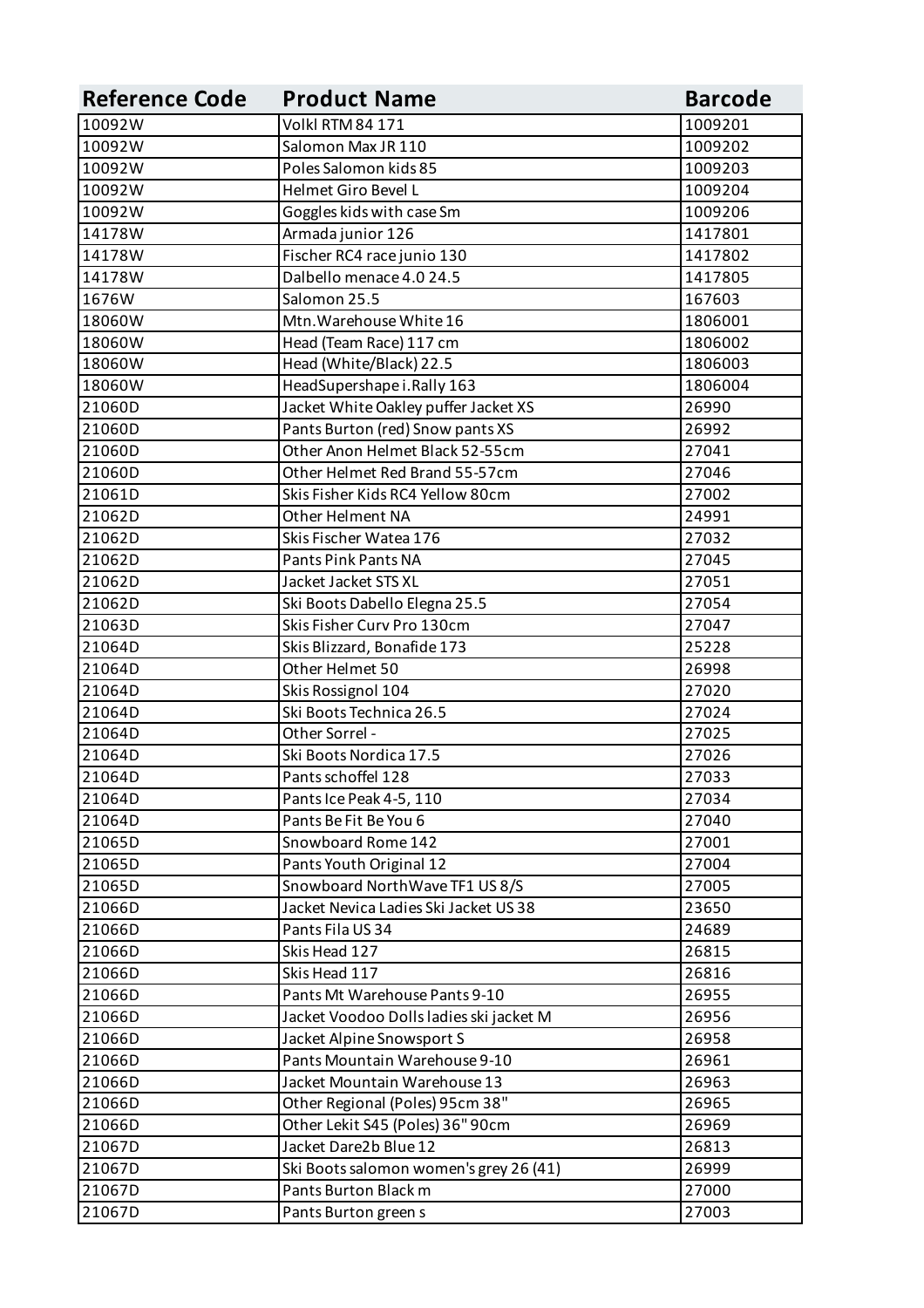| 21068D | Ski Boots Lange RSJ60 19.5                    | 26821 |
|--------|-----------------------------------------------|-------|
| 21068D | Other Scott back protector s, 140-155cm, 9-11 | 26822 |
| 21068D | Other Komperdell Junior back support 128      | 26823 |
| 21068D | Other ski racing suit Spyder kids 10-12       | 26825 |
| 21068D | Jacket Helly Hansen Kids 4                    | 26826 |
| 21068D | Pants Spyder Womens 8                         | 26944 |
| 21068D | Pants XTM Black kids 10                       | 26945 |
| 21068D | Other Suit Kids 3-4yrs                        | 26946 |
| 21068D | Pants XTM (black) Kids 12                     | 26947 |
| 21068D | <b>Pants Marmot Womens S</b>                  | 26948 |
| 21068D | Jacket helly hansen M                         | 26950 |
| 21068D | Jacket Spyder kids 6                          | 26952 |
| 21068D | Pants Picture Overalls M                      | 26953 |
| 21069D | Pants snowboard 540s Large                    | 23530 |
| 21069D | Ski Boots Nordica Black n/a                   | 23532 |
| 21069D | Snowboard Lance 23-23.5                       | 24691 |
| 21069D | Skis - 120                                    | 24914 |
| 21069D | Snowboard Atomic 153                          | 26978 |
| 21069D | Other--                                       | 27006 |
| 21069D | Snowboard Burton 77                           | 27011 |
| 21069D | Skis - Kids Small                             | 27012 |
| 21069D | Other Helmet kids                             | 27044 |
| 21069D | Other Pink Helmet (Kids) NA                   | 27052 |
| 21070D | Ski Boots Dalbello Menace 22.5                | 26814 |
| 21070D | Ski Boots Dalbello Menace 21.5                | 26819 |
| 21070D | Board Boots Burton Zipline US 5               | 26820 |
| 21070D | Skis Dynastar active 158                      | 26966 |
| 21070D | Ski Boots Lange RS65 22.5                     | 26974 |
| 21070D | Board Boots Burton Zipline US 4               | 26995 |
| 21071D | Skis Dynastar Touring 186                     | 27087 |
| 21071D | Skis Rossignol Twin Tips 167                  | 27089 |
| 21073D | Snowboard Haser Burton Board Bind 158         | 26898 |
| 21101D | Skis Volkl Race Tiger 171cm                   | 27118 |
| 21102D | Ski Boots Nordica Cruize 335mm (12)           | 25161 |
| 21103D | Skis Rossignol E77 160                        | 25163 |
| 21104D | Skis Rossignol with bindings 172              | 26970 |
| 21106D | Jacket Burton blue L                          | 26951 |
| 21106D | Pants Patagonia Army M                        | 26954 |
| 21106D | Board Boots Burton Black 23                   | 26957 |
| 21106D | Jacket Roxy Green M                           | 27104 |
| 21106D | Jacket Patagonia S                            | 27105 |
| 21106D | Board Boots Molton Black 21                   | 27106 |
| 21106D | Ski Boots Lange Blue 22.5                     | 27108 |
| 21106D | Board Boots Burton Zipline Red 22             | 27109 |
| 21108D | Ski Boots Head Next Edge 24.5                 | 26827 |
| 21108D | Skis Head Easy Joy 143cm                      | 26972 |
| 21109D | Skis Salomon Fury 110cm                       | 25210 |
| 21109D | Skis Fischer Progressor 130                   | 27094 |
| 21110D | Skis Fischer motive 175                       | 25202 |
| 21130D | Ski Boots Salomon 37                          | 27057 |
| 21130D | Other Ski Suit 10                             | 27058 |
| 21136D | Skis K2 150                                   | 27019 |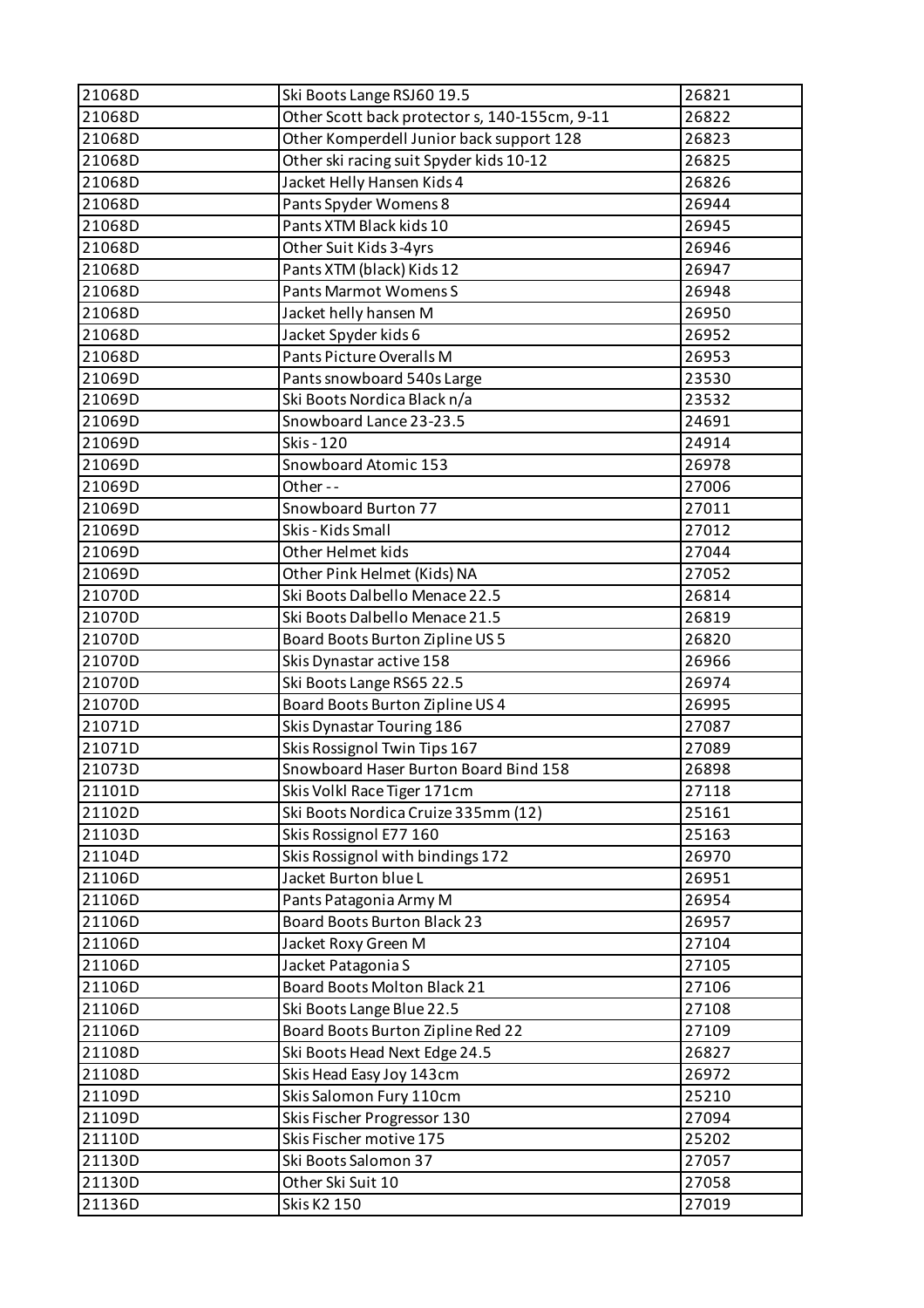| 21136D | Ski Boots Heads 23.5                               | 27055 |
|--------|----------------------------------------------------|-------|
| 21141D | Skis Dynastar, with bindings 100cm                 | 26993 |
| 21141D | Ski Boots Nordica 16                               | 26994 |
| 21141D | Other Kathmandu Gore Tex m                         | 26996 |
| 21141D | Ski Boots Nordica 19.5                             | 26997 |
| 21142D | Ski Boots lange 22.5                               | 26989 |
| 21143D | Snowboard Burton Custom + Progression Bindings 158 | 24801 |
| 21143D | Other Helmet Med                                   | 25142 |
| 21143D | Other Poles - Kerma 125                            | 25211 |
| 21143D | Other Helmet M                                     | 26799 |
| 21143D | Board Boots burton progression us14                | 26842 |
| 21143D | SnowboardBurton cruzer 155                         | 27097 |
| 21143D | Skis K2 Super free 160                             | 27099 |
| 21143D | Board Boots burton tribute us9                     | 27101 |
| 21144D | Skis Salamon Verse 7W 150                          | 23651 |
| 21144D | Skis Armada Telemark 171cm                         | 24611 |
| 21144D | Other Shred Helmet m                               | 24692 |
| 21144D | Skis Fischer 140                                   | 24693 |
| 21144D | Skis Fischer SL 165                                | 24695 |
| 21144D | Skis Dynastar Twin Tips 160                        | 24696 |
| 21144D | Other RED helmet black medium                      | 25344 |
| 21144D | Ski Boots Dalbello 25.5                            | 26852 |
| 21144D | Other POC free ride helmet Medium                  | 26891 |
| 21144D | Ski Boots Tecnica inotech 28.5                     | 26892 |
| 21145D | Board Boots K2 Sapera (Womans) 6.5                 | 25206 |
| 21145D | Pants Huffer L                                     | 27014 |
| 21146D | Skis Dynastar 80                                   | 24992 |
| 21146D | Ski Boots Nordica 21.5                             | 26899 |
| 21147D | Jacket torpedo 7 green grey black 10-12            | 27079 |
| 21147D | Jacket torpedo 7 grey/black 14-16                  | 27081 |
| 21147D | Skis Armada twin tips 150                          | 27082 |
| 21147D | Other Atomic Helmet Medium                         | 27083 |
| 21147D | Skis Volkl Allura 165                              | 27084 |
| 21147D | Skis Fischer SL 145                                | 27085 |
| 21147D | Skis K2 Apache 188                                 | 27086 |
| 21148D | Ski Boots Salomon 23 / 23.5                        | 26943 |
| 21149D | Skis Salomon crossmax 180cm                        | 24823 |
| 21149D | Pants snowboard Tresspass Large                    | 25292 |
| 21149D | Jacket Columbia Titanium Large                     | 27016 |
| 21150D | Snowboard Burton Cursor 151                        | 26962 |
| 21151D | Other Vector 125                                   | 23963 |
| 21151D | Skis Dynastar Elite 158                            | 24830 |
| 21151D | Skis Salomon Verse 180                             | 24832 |
| 21151D | Skis K2 Omni 160                                   | 25405 |
| 21151D | Other Brenta-c snowchains n/a                      | 27136 |
| 21151D | Other Konig Snowchains n/a                         | 27137 |
| 21151D | Pants Picture Expedition 12                        | 27138 |
| 21152D | Skis Head Twin tips 127                            | 25154 |
| 21152D | Jacket Torpedo 7 Camo 14-16                        | 25290 |
| 21152D | Skis Vokl Yellow Twin tips 148                     | 25404 |
| 21152D | Ski Boots Technica Blue 240-245                    | 26896 |
| 21153D | Bindings Only Snowboard Salomon S5 M youth         | 27074 |
|        |                                                    |       |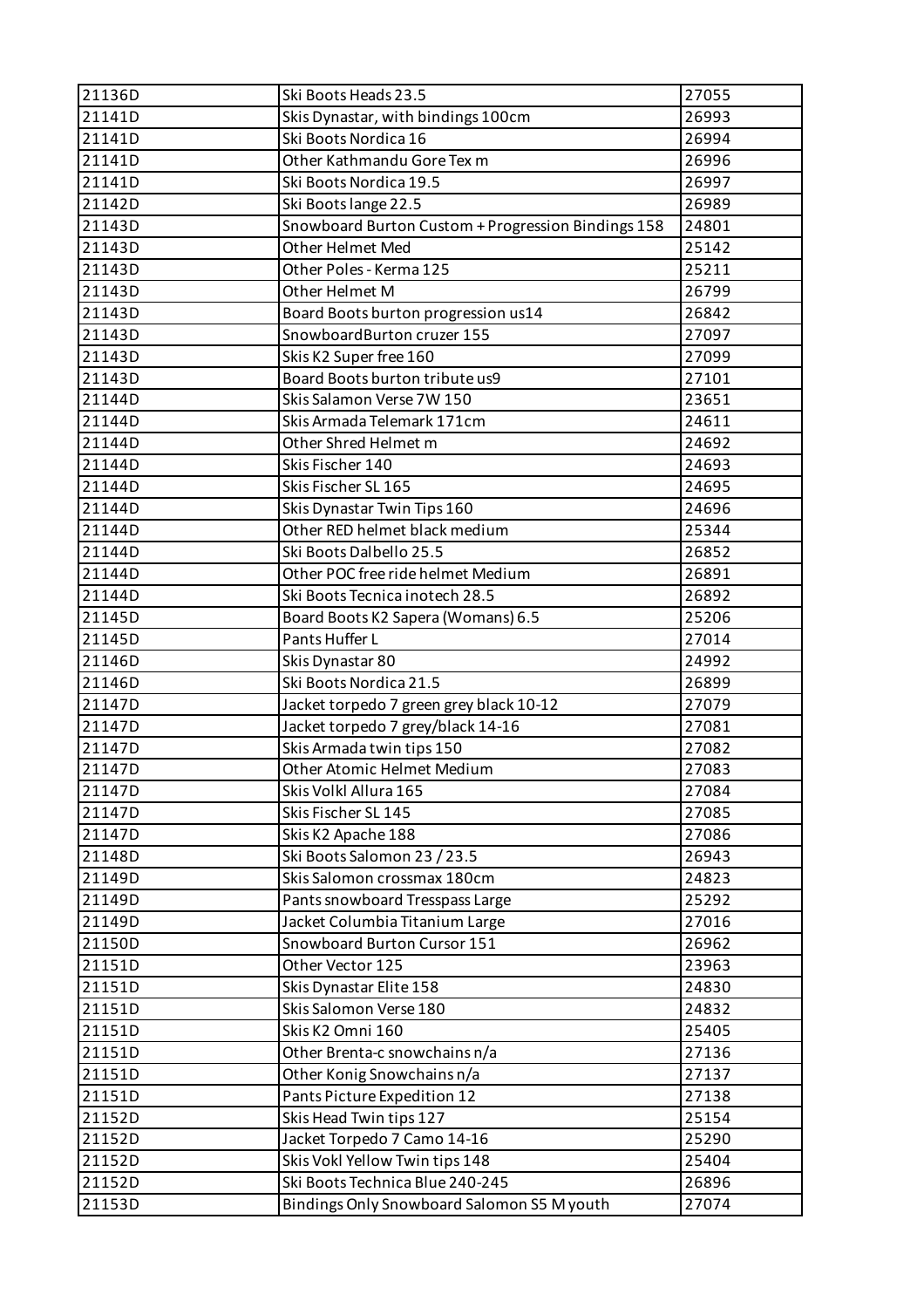| 21153D | Ski Boots Garmon Prophet Tele 27.5      | 27076   |
|--------|-----------------------------------------|---------|
| 21154D | Jacket Ski Jacket (black/yellow) mw S/P | 26986   |
| 21154D | Pants Ski/Board pants (Black) N/A       | 26987   |
| 21154D | Jacket MW Ski jacket green/white 10     | 27009   |
| 21154D | Pants Mountain Warehouse purple 8       | 27010   |
| 21155D | Board Boots DC US 7                     | 26973   |
| 21155D | Other Goggle na                         | 26976   |
| 21155D | Skis Fischer Skinner 131                | 27124   |
| 21157D | Pants Rip Curl Ladies S                 | 27078   |
| 21159D | Ski Boots Lange kids 268                | 24990   |
| 21159D | Skis Dynastar kids 130                  | 26991   |
| 21281W | Coalition Abyss 173                     | 2128104 |
| 21447D | Jacket torpedo 7 pink black 10-12       | 27080   |
| 21814W | <b>Head 24.5</b>                        | 2181401 |
| 21814W | Dynaster 141                            | 2181402 |
| 21814W | <b>DC12Y</b>                            | 2181403 |
| 23267W | Volkl 110 cm                            | 2326701 |
| 23267W | K2 136 cm                               | 2326702 |
| 23267W | Atomic 141 cm                           | 2326703 |
| 23267W | Surface 149 cm                          | 2326704 |
| 23267W | <b>Head 26.5</b>                        | 2326705 |
| 23267W | <b>Head 27.5</b>                        | 2326706 |
| 23267W | Boys Torpedo Navy 14-16                 | 2326707 |
| 23267W | Boys Torpedo Navy 12-14                 | 2326708 |
| 23267W | McKinley Purple XS                      | 2326710 |
| 23622W | Blue white 6                            | 2362201 |
| 23622W | Surfanic Black bibs 116cm               | 2362202 |
| 23622W | Torpedo 7 black 2-4 yrs                 | 2362203 |
| 23622W | Okco black bibs 6 kids                  | 2362204 |
| 23622W | Kathmandu yellow 4                      | 2362205 |
| 23622W | Youth Helmet pink Med                   | 2362206 |
| 28383W | Salomon Mirage Helmet M                 | 2838301 |
| 29454W | OLIN down vest 8yrs                     | 2945401 |
| 30241W | BD Machine (skis only) 174cm            | 3024101 |
| 30241W | K2 Amp Rictor 177cm                     | 3024102 |
| 30241W | BD Warrant w/ skins 178cm               | 3024103 |
| 30241W | K2 Public Enemy (tele) 169cm            | 3024105 |
| 30241W | K2 Kung Fujas 180cm                     | 3024107 |
| 30241W | J Masterblaster 181                     | 3024108 |
| 30604W | Skis K2 Amp 80x 170                     | 27039   |
| 31130W | Head i.SL - Race stock 160              | 3113001 |
| 32764W | K2 Atlas Ride binding 162               | 3276402 |
| 32764W | Salomon Sticker Drake 166               | 3276406 |
| 32764W | Neversummer Legacy 163                  | 3276407 |
| 32764W | Ride Kink Union Force 157               | 3276408 |
| 32764W | Volkl Cosmo Salomon 161                 | 3276409 |
| 32764W | K2 Iron Maiden Atomic 164               | 3276410 |
| 32764W | Head Coaster Ride 115                   | 3276411 |
| 32764W | Rome Artifact K2 158                    | 3276412 |
| 32764W | Bataleon Riot Switch 154                | 3276413 |
| 32764W | Forum Young Blood un 148                | 3276414 |
| 34485W | Spyder [youth] -orange 14               | 3448501 |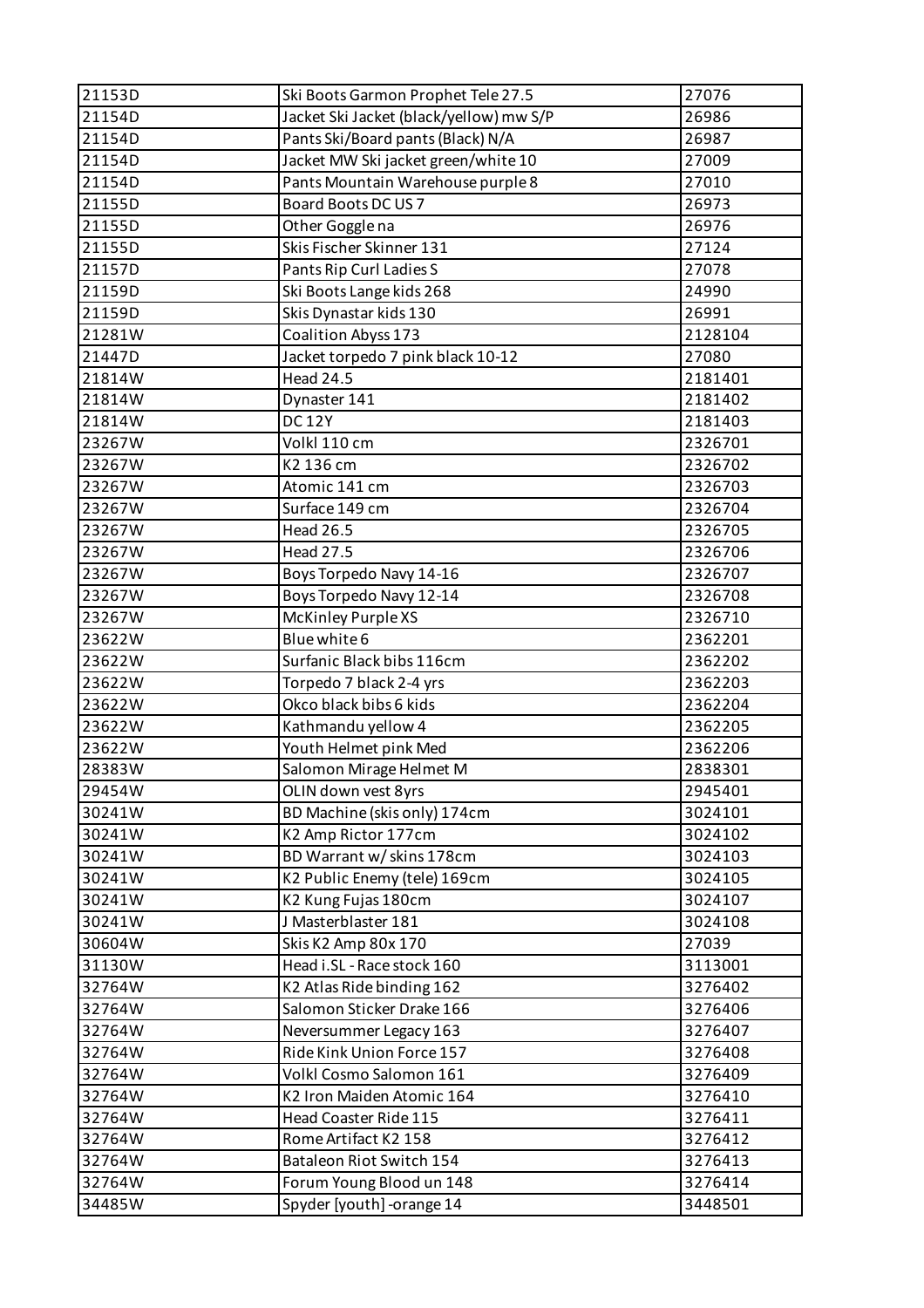| 34485W | Spyder [youth] - blue 16       | 3448502 |
|--------|--------------------------------|---------|
| 35166W | Head Mya4 142cm                | 3516603 |
| 35839W | Volkl RaceTiger GS 176         | 3583902 |
| 35839W | Salamon Quest W 60 24-24.5     | 3583906 |
| 37254W | Volkl Bio logic -Rose 165cm    | 3725401 |
| 37254W | Volkl race carve Orang 170cm   | 3725402 |
| 37254W | Dachstein storm purp 24.5      | 3725403 |
| 37254W | Columbia - Mens Gray xtra lar  | 3725404 |
| 37524W | Dalbello Gaia 16.5             | 3752401 |
| 37524W | Xtm pink 4                     | 3752403 |
| 38392W | RSJ60 Lange Blue 25.5          | 3839201 |
| 39481W | Volkl Kenja 163                | 3948101 |
| 39634W | Board Boots Ride Anthem US10   | 27059   |
| 39634W | Ski Boots Salomon 25           | 27088   |
| 39634W | fischer koa 80 147             | 3963401 |
| 42302W | White Nevica uk 14             | 4230201 |
| 42302W | Burton Womens Coco US 7.5      | 4230202 |
| 42302W | Salomon F22 Womens US 7.5      | 4230203 |
| 42302W | Purple Mtn Warehouse 7-8       | 4230205 |
| 42302W | Blue/Grey Wavetribe 5          | 4230206 |
| 42302W | Purple Columbia 6              | 4230207 |
| 42302W | Grey Check H&M 5-6             | 4230208 |
| 42302W | STS Fawn M                     | 4230210 |
| 42302W | Macpac Purple Reversab 6       | 4230211 |
| 4499W  | Salomon ski poles 100cn        | 449902  |
| 45447W | Skis Fischer Twin tips 140     | 23524   |
| 45447W | Rossignol Fun Girl 130         | 4544701 |
| 45447W | Roxy girl - checkered Kids 12  | 4544703 |
| 45447W | Spider girls Kids 12           | 4544704 |
| 45447W | Sun ice girls Kids 8           | 4544706 |
| 45447W | Macpac puffer 12 kids          | 4544707 |
| 45492W | Ride / Kink 147                | 4549201 |
| 45492W | ThirtyTwo / Prion 8            | 4549202 |
| 45492W | Saga snowboard hoodie M        | 4549203 |
| 45492W | <b>Bonfire M</b>               | 4549204 |
| 45492W | <b>Bonfire L</b>               | 4549205 |
| 45492W | <b>Billabong WMSS</b>          | 4549206 |
| 45492W | Dragon goggles -               | 4549208 |
| 4631W  | Bonfire Lg                     | 463101  |
| 4631W  | Vans Aura 41                   | 463102  |
| 48190W | The North Face grey Medium     | 4819002 |
| 48190W | Uniqlo black Small             | 4819005 |
| 48190W | BC Clothing red 10             | 4819006 |
| 48190W | ComptoirMontagnesgree M        | 4819007 |
| 48190W | Anon Raider black M 57-59      | 4819008 |
| 48190W | Salomon Icon blue/pur M 56-59c | 4819009 |
| 48190W | Reusch black Small             | 4819010 |
| 48190W | Dakine black/multi XS          | 4819011 |
| 48190W | Oakley red/black Small         | 4819013 |
| 52514W | Ski Goggles A                  | 5251401 |
| 52514W | Ski Goggles Adult              | 5251402 |
| 52514W | Ski GogglesKids                | 5251403 |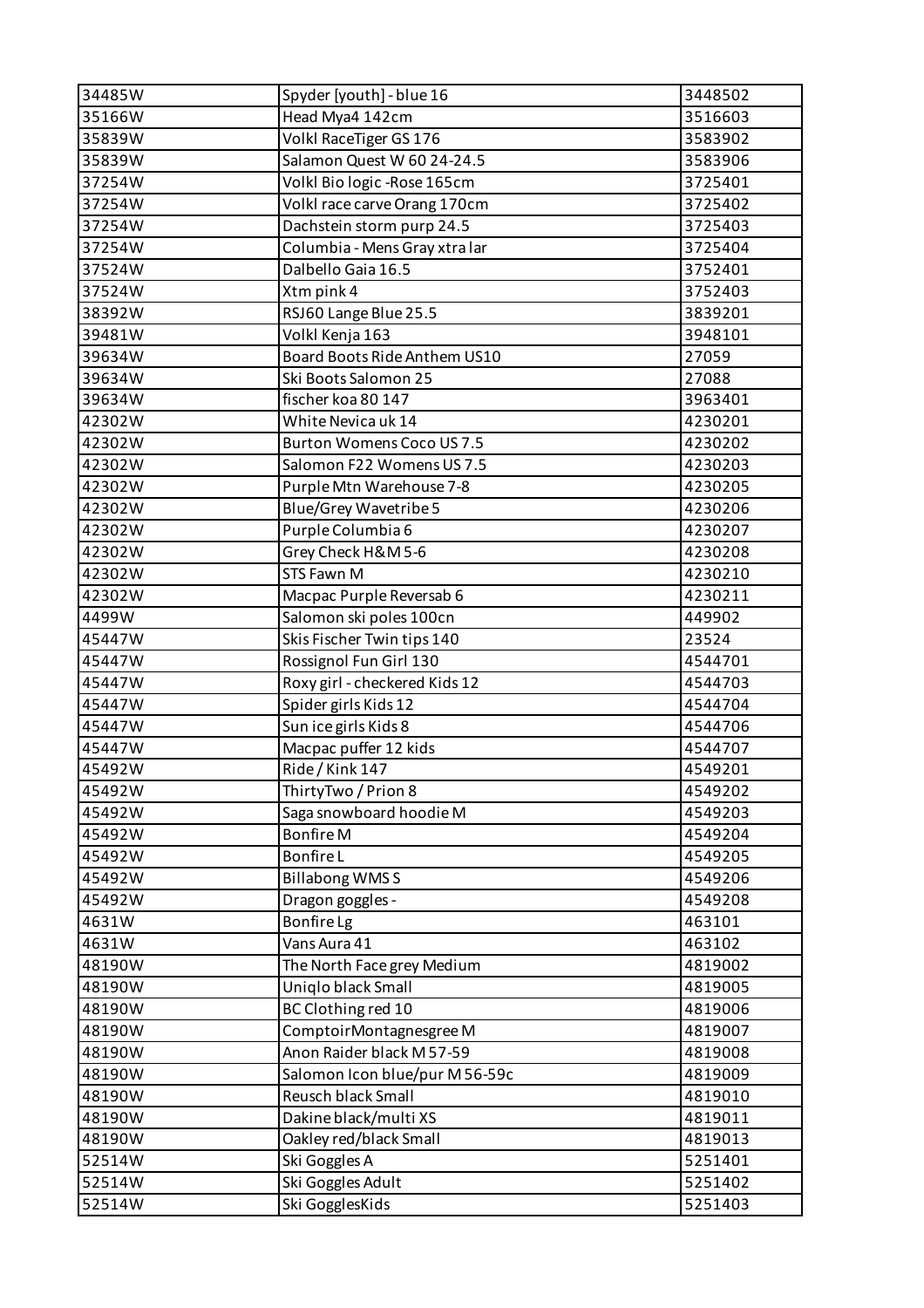| 54156W | Lange RX110 25-25.5            | 5415601 |
|--------|--------------------------------|---------|
| 55248W | burton org bro vest s          | 5524801 |
| 55248W | uniclo blue vest kids 7        | 5524802 |
| 55248W | defiance flash blue 140cm      | 5524803 |
| 55248W | burton imprint 25              | 5524806 |
| 55248W | daisy elan bindings            | 5524808 |
| 5711W  | Volcom Jacket green Large      | 571101  |
| 5711W  | Volcom Pants black Medium      | 571102  |
| 5711W  | Salomon Gloves black Large     | 571103  |
| 58124W | Head Powercore Twintip 156     | 5812401 |
| 58124W | Torpedo7 Aqua/Grey gir 8-10    | 5812402 |
| 58124W | Atomic Waymaker Jnr4 25/25.5   | 5812404 |
| 58929W | Voelkl Mantra 158              | 5892901 |
| 58929W | McKinley 16                    | 5892903 |
| 59942W | Grey Columbia Mens M           | 5994201 |
| 59942W | Coreexplorer Mens XL           | 5994202 |
| 59942W | Ladies Columbia Grey XS        | 5994203 |
| 59942W | Girls CraneSnowExtreme 14      | 5994204 |
| 59942W | Orage Red Jacket 10            | 5994205 |
| 59942W | Sporte Leisure thermal M       | 5994207 |
| 59942W | Rusty Mens L                   | 5994208 |
| 59942W | Giro Blue Helmet youth 51-55cm | 5994210 |
| 59942W | Giro black helmet L 59-62cm    | 5994211 |
| 59942W | Bolle youth goggles S          | 5994212 |
| 59942W | <b>POW Black Gloves S</b>      | 5994213 |
| 59942W | Dakine Black Gloves XS         | 5994214 |
| 59942W | The North Face Gloves S        | 5994215 |
| 59942W | Purple NorthfaceBeanie S       | 5994216 |
| 59942W | POW goretexBLKMittens S        | 5994217 |
| 62335W | down vest 10                   | 6233503 |
| 62335W | black bibbed 10                | 6233505 |
| 64768W | Rossignol - Temptation 166cm   | 6476801 |
| 64768W | Roxy - kids 110cm              | 6476802 |
| 64768W | Gloves-torpedo7 kids           | 6476804 |
| 64768W | Wildzone 5                     | 6476805 |
| 64768W | Burton/Living lining M         | 6476806 |
| 65066W | Section Inc Delware US Large   | 6506601 |
| 67197W | Leki Rider poles 95cm          | 6719701 |
| 68205W | Colli Step JR 138 138cm        | 6820501 |
| 68205W | Fischer Motive 182             | 6820503 |
| 68205W | Races (adjustable size 225-255 | 6820505 |
| 71491W | Fischer RC4 110                | 7149101 |
| 71491W | Purple 7-8                     | 7149102 |
| 71491W | Blue Phenix 4-8                | 7149103 |
| 71491W | pink helmet 52-55cm            | 7149104 |
| 71491W | Green poles 80cm               | 7149105 |
| 71491W | Mixed 8                        | 7149106 |
| 71491W | Torpedo 76-8                   | 7149107 |
| 71491W | <b>Head 22.5</b>               | 7149108 |
| 72668W | Rossignol Power Racing 150cm   | 7266801 |
| 7306W  | QuickSilver X Series 3         | 730602  |
| 7306W  | BurtonProgression Gree 130     | 730604  |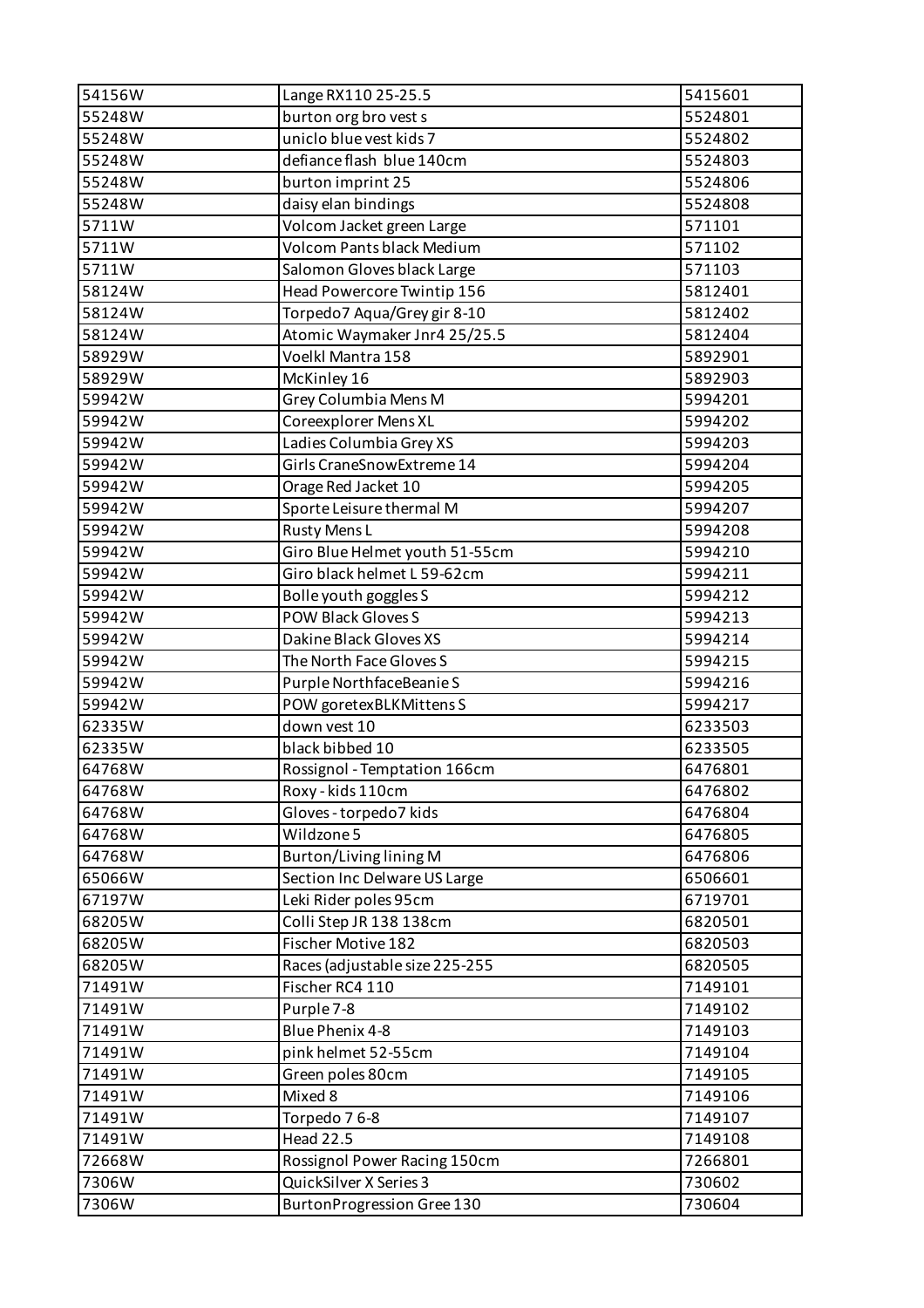| 7306W  | M3 Stagger Jr Red Blue 135       | 730605  |
|--------|----------------------------------|---------|
| 7306W  | <b>Twist Powder Blue S</b>       | 730606  |
| 73685W | Pants Surfanice green 128        | 24575   |
| 78687W | ROSSIGNOL PRINCESS KID 80        | 7868701 |
| 78687W | NORDICA FIREARROW 275MM          | 7868702 |
| 78687W | HEAD EDGE 17.5                   | 7868703 |
| 78687W | <b>WEDGEASE NA</b>               | 7868704 |
| 78687W | COLOMBIA WHITE YTH10-12          | 7868705 |
| 78914W | <b>Blizzard Cochise 185cm</b>    | 7891401 |
| 78914W | Ride Crush 156cm                 | 7891402 |
| 78914W | Burton Ruler R 42eur             | 7891403 |
| 78914W | K2 Ryker 40.5eur                 | 7891404 |
| 78914W | Planks Blue Large                | 7891408 |
| 78914W | Roxy Blue L                      | 7891409 |
| 78914W | Volcom Beige XL                  | 7891410 |
| 78914W | <b>Burton black Medium</b>       | 7891411 |
| 78914W | <b>Burton Gloves black M</b>     | 7891412 |
| 78914W | Surfanic Beige XL                | 7891413 |
| 84806W | Salomon Kids poles 90cm          | 8480601 |
| 84806W | Salomon Kids ski poles 90cm      | 8480602 |
| 84806W | Burton Kids helmet 51-54cm       | 8480603 |
| 84806W | Burton Kids ski helmet 51-54cm   | 8480604 |
| 86191W | Head / Kids 22.5                 | 8619101 |
| 86191W | Head / Kids 117                  | 8619102 |
| 86191W | Burton / Kids 120                | 8619103 |
| 86381W | Lange RSJ 60 20.5                | 8638101 |
| 86381W | Dalbello Menace 2.0 20.5         | 8638102 |
| 86381W | Head Souphead x rental 127cm     | 8638103 |
| 86381W | Head Souphead x rental 115cm     | 8638104 |
| 88584W | Northwave Freesdom 25.0          | 8858401 |
| 89139W | Nordica - 60 Flex 24.5           | 8913902 |
| 89139W | Burton grey 10/12                | 8913906 |
| 90683W | o sin 137                        | 9068301 |
| 90683W | silver 36                        | 9068304 |
| 90683W | butron kids small                | 9068307 |
| 90683W | white ladies 12                  | 9068308 |
| 91367W | Millenium3 black/green US6       | 9136702 |
| 91367W | Bern helmet turquoise XS-S       | 9136703 |
| 91367W | Scott black gloves 6             | 9136704 |
| 91786W | Smokin Vixen K2 144              | 9178604 |
| 91786W | 5150 Sienna Drake 141            | 9178605 |
| 91786W | Ride Compact K2 Charm 147        | 9178607 |
| 91786W | Forum Morrow bindings 146        | 9178608 |
| 91786W | <b>Burton Air Custom 148</b>     | 9178609 |
| 91786W | Drake Charm Queen 146            | 9178610 |
| 91786W | APO Isis / Ride bindin 147       | 9178611 |
| 91786W | Rossignol Trick Stick 151        | 9178613 |
| 91786W | GNU park Pickle 153              | 9178617 |
| 91786W | Burton Charm Burton 151          | 9178619 |
| 91786W | <b>Burton Dominant Carte 156</b> | 9178620 |
| 91964W | Icebreaker merino 3-4            | 9196402 |
| 91964W | Grey Hooded merino 3             | 9196403 |